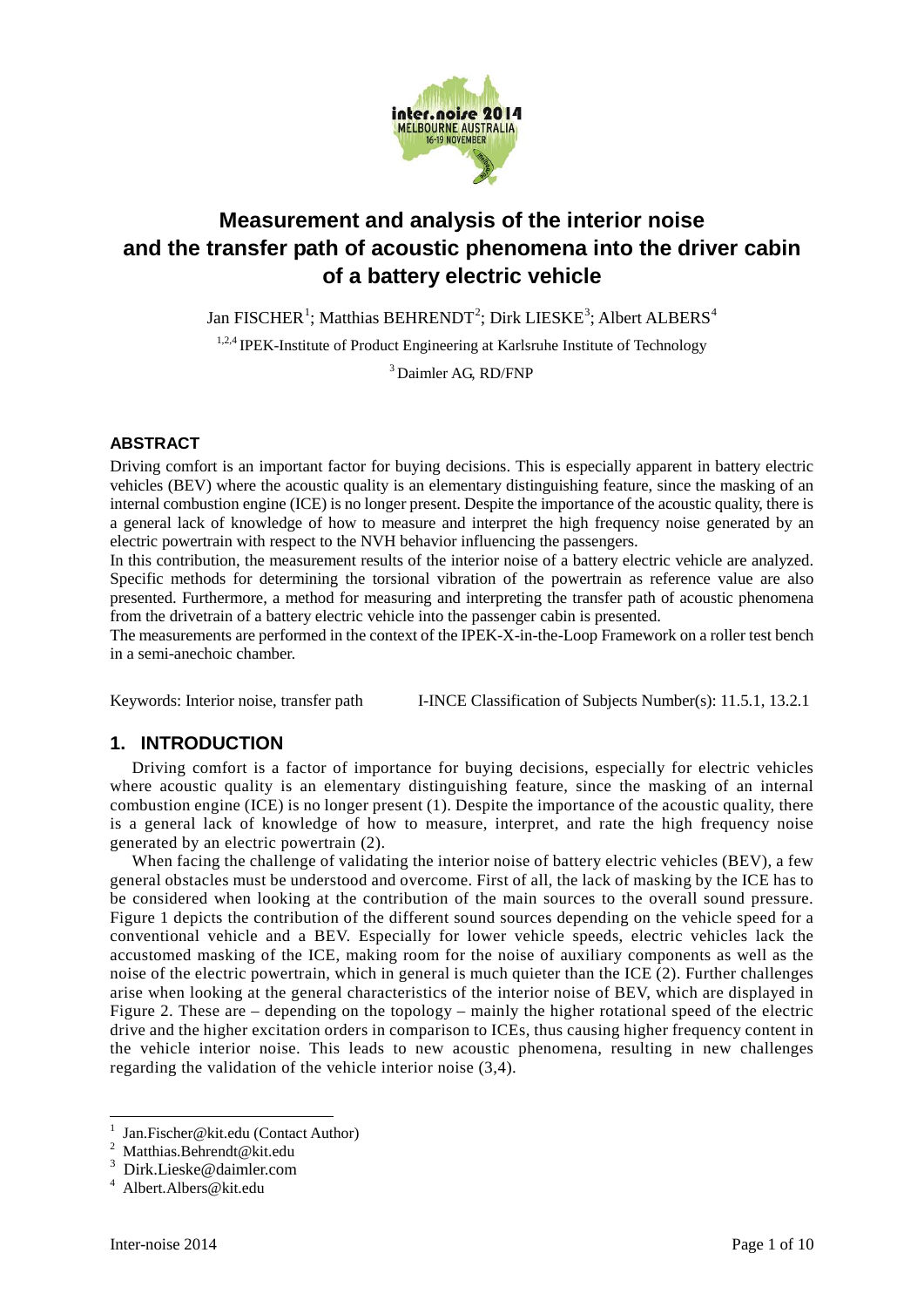

Figure 1 – Lack of masking in BEV (2)



Engine speed / rpm

Figure 2 – Challenges regarding NVH of BEV (2)

## **2. Validation of the interior noise in context of the XiL framework**

Due to the increasing complexity of modern powertrain design, validation – being the task of answering the question if the right system for the customer is developed – can only be accomplished using a holistic approach considering every component of the powertrain, as well as the customer, the relevant driving maneuvers and test cases, and the environment of this sociotechnical system.

At IPEK - Institute of Product Engineering at KIT, the X-in-the-Loop (XiL) framework is developed in order to enable engineers to continuously validate complex products – mainly, but not exclusively, vehicles and drive systems – in every stage throughout the product development process (5–7). Thus, the XiL framework is used to systematically develop validation environments. When looking at the validation of the electrified powertrain regarding interior noise, an exemplary validation environment for the assessment of the tonal noise caused by the torsional vibration of the electric drive is shown in Figure 3. Here, the validation of the system vehicle is performed on the complete vehicle level, the powertrain level, and the component level. Each level can be addressed in the virtual domain and the physical domain. The validation of the subordinate level is performed using suitable rest vehicle models, which are derived from the superior level, or in case of an evolutionary product development process, can be derived from the predecessor (5).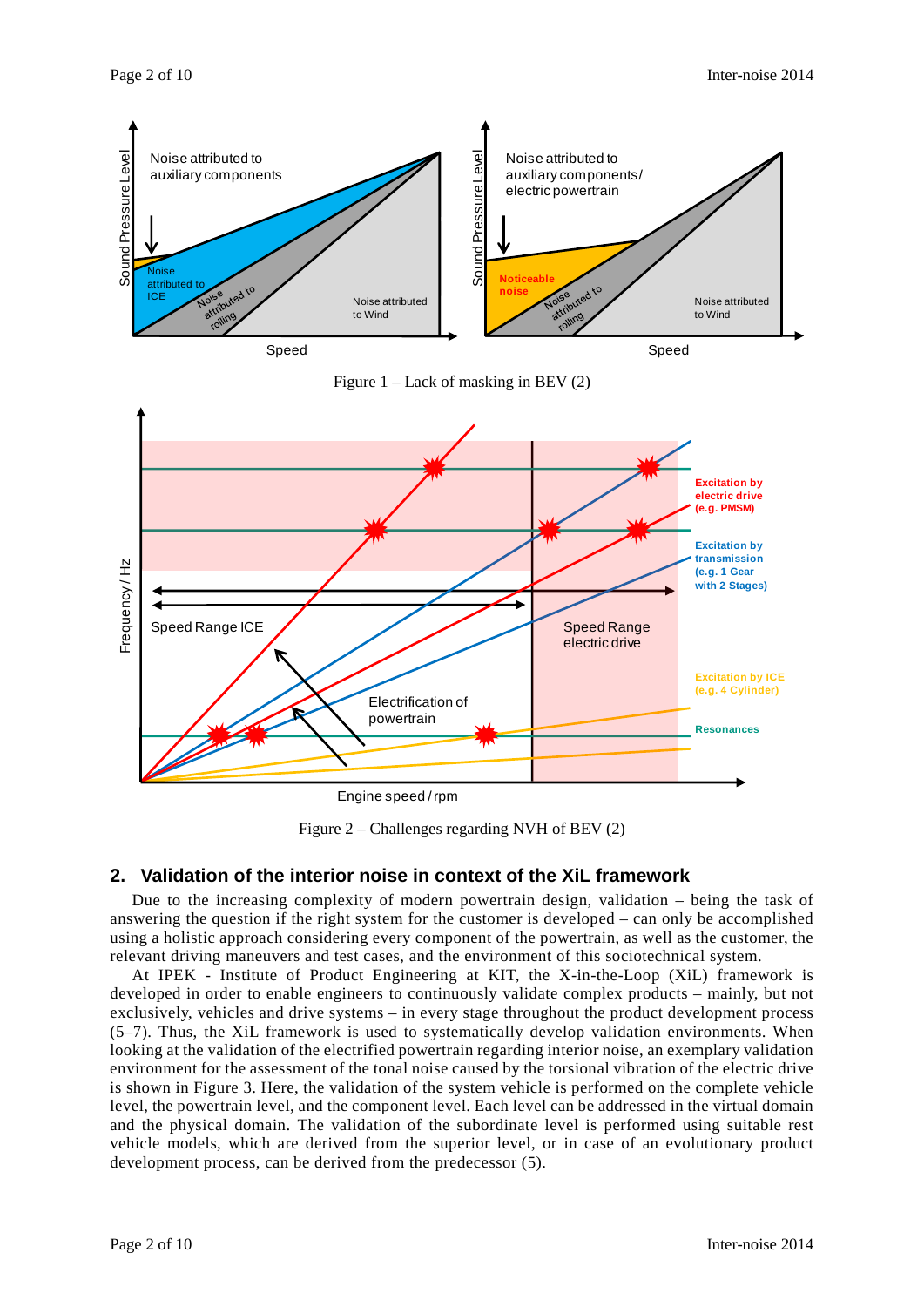In this contribution, the measurement setup and results for the complete vehicle and the analysis of the airborne noise transfer path from the motor compartment into the driver cabin are presented.

In previous publications, the investigation of the physical powertrain on an anechoic powertrain test bench (2,8–10), the simulation of the virtual powertrain (10), and the investigation of the electric drive on a component test bench (5) were presented. The results, among others, include the analysis of the system's torsional vibration and the torsional excitation by the electric drive, as well as the analysis of the structural vibration and surface velocities of the powertrain.



Figure 3 – Validation of interior noise of BEV in context of XiL (11)

## **3. Measurement setup for a semi-anechoic roller test bench**

In this section, the measurement setup for the operational measurement of the complete vehicle on the semi-anechoic roller test bench and the measurement setup for an airborne noise transfer path analysis are introduced. To facilitate the comparison of the measurement results from previous publications (2,8,9), the same measurement system is used for all measurements.

#### **3.1 Operational measurement**

In order to guarantee consistent and comparable results for the operational measurement of the BEVs interior noise, the powertrain from  $(2,8,9)$ , including the electric drive used in (5), are physically integrated into the vehicle. The measurement of the vehicle interior noise is performed on the semi-anechoic roller test bench of the IPEK-Institute of Product Engineering at the Karlsruhe Institute of Technology.

The measurement setup includes a binaural head on the front passenger seat and six microphones surrounding both ear positions in a statistically random pattern as displayed in Figure 4. The microphones are used to control the results regarding variations of the sound pressure due to position and frequency dependent local maxima and minima. Especially for higher frequencies, this can be problematic since the wavelength is inversely related to the frequency. In addition to the microphones and the binaural head in the passenger compartment, six microphones are installed inside the motor compartment surrounding the powertrain in a star-like pattern relating to the powertrain measurements in (2,8,9). In addition to the acoustic sensors, vibration sensors are installed before and after the motor mount and on the surface of the powertrain, in order to quantify the transfer of structural vibration into the vehicle body and to assess the radiation of acoustic power by the powertrain.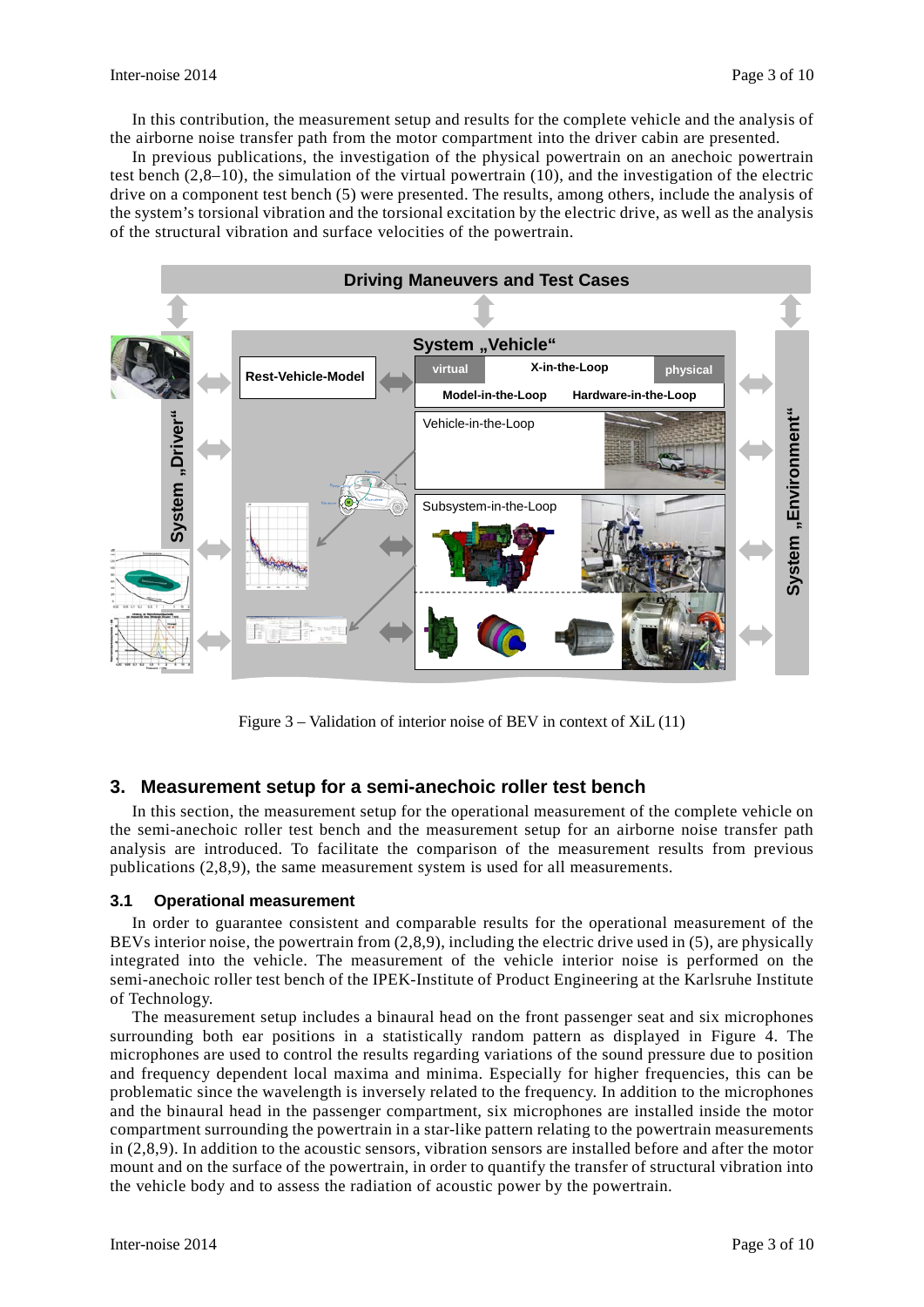For the quantification of the  $36<sup>th</sup>$  order torsional vibration, the resolver signals are recorded and analyzed as described in (2). Due to the similar layout, the results can be compared to the measurements presented in (2,8,9).

The driving maneuvers and test cases, as described in the context of the XiL framework, for one thing are ramps of vehicle velocity with a constant accelerator pedal position and slope. The different load cases are realized very consistently by applying a defined voltage to the electric accelerator pedal. Due to the fact that the gearbox only has one gear, the vehicle velocity is directly linked to the rotational speed of the electric drive. Nevertheless, a precise measurement of the rotational speed of the electric drive is necessary for the order based analysis of the recorded time data (12). This is realized by using the resolver signals to calculate the rotational speed of the electric drive. The other test cases are ramps of load for a given rotational speed of the electric drive in the range of interest. Here, the vehicle speed is controlled by the roller test bench and the accelerator pedal position is consistently increased via the voltage with a constant slope. For both general test cases, the electric drive's possibility of recuperation and thus negative loads are regarded.

In order to control the overall vehicle conditions such as temperature and state of charge (SOC), influencing for example the recuperation, the CAN data is continuously monitored and recorded on the measurement system during the maneuvers.



Figure 4 – Measurement setup for operational measurement (11)

## **3.2 Reciprocal measurement setup**

In general, the part of the interior noise that can be accounted to the powertrain is dependent on the transfer paths transmitting and transforming the excitations by the powertrain into the interior. Here, two main paths can be differentiated: first, the structure borne transfer path regarding the vibrations introduced into the vehicle body over the motor mountings and other connections; second, the airborne transfer path accounting for the transmission characteristic of the airborne noise from the motor compartment into the driver cabin. Prior investigations (9) showed that, for the focused example, the structure borne transfer path can be neglected due to the dominance of the airborne transfer path.

In order to determine the transfer function of the airborne noise from the motor compartment into the driver cabin, various techniques can be applied. First of all, a thorough analysis of the operational measurements, using the signals of the microphones inside the motor compartment and the driver cabin, can lead to important insights. A problem with the use of the operational measurements however, is the determination and separation of the structure borne and airborne noise. Referring to the hypothesis that only the airborne transfer path is relevant for the focused example, an isolated analysis of the 36<sup>th</sup> order transfer function can lead to good results.

Other possibilities to determine the airborne noise transfer path are direct and reciprocal measurements, using artificial sound sources as described in (11) utilizing a dodecahedron. In this contribution, a specialized volume source with an encapsulated loudspeaker connected to a rigid tube is used. The volume velocity at the end of the tube can be determined using two microphones for the frequency range in which the sound can be described by a plane wave (13). The signal generated by a signal generator and applied to the volume source is band-limited white noise in the frequency range from 96 to 6400 Hz.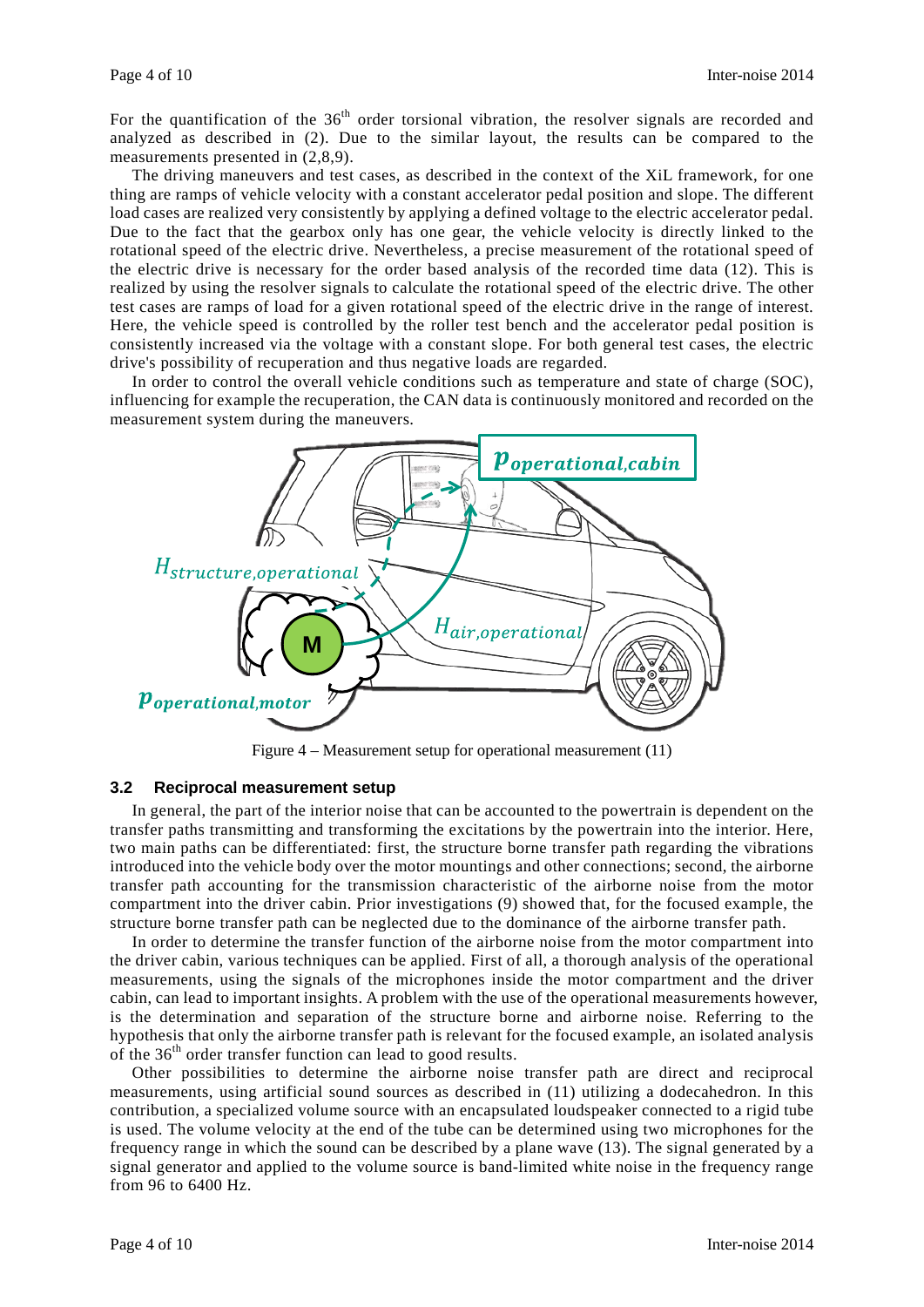The frequency response function (FRF) is measured reciprocally using seven different positions for the point of excitation, in order to control the results regarding variations due to position and frequency dependent local maxima and minima (14,15). Additionally, three direct measurement positions inside the motor compartment are used to control the results. The sound pressure is measured with six microphones inside the passenger cabin and on twelve different positions inside the motor compartment. The measured quantities can be used to determine the FRF between either two sets of pressure microphones or between the calculated volume velocity of the source and the sound pressure in the motor compartment (14).



Figure 5 – Measurement setup for reciprocal measurement (11)

## **4. Measurement results for semi-anechoic roller test bench**

In this section, the measurement results for the operational measurement of the BEV and the reciprocal quantification of the airborne noise transfer path are presented.

#### **4.1 Operational measurement results**

Figure 6 shows a spectrogram of an acoustic measurement in the driver cabin of the BEV for a linear variation of velocity for a constant accelerator pedal position of 80 percent, measured on an acoustic roller test bench. The measurements are realized using six microphones positioned around the artificial binaural head on the front passenger seat. The figure displays the energetic average of the six microphones, thus stabilizing the results with regard to position dependent variations.

It can be seen that the  $36<sup>th</sup>$  order, related to the electric drive, shows an elevation of about 5000 rpm, thus indicating resonant frequencies respectively an elevation of the excitation as described in (2,5,8). The powertrain at hand consists of a permanent magnet synchronous machine (PMSM) as a central drive and a two-stage transmission with one gear. With an approximate gear ratio of about ten and a tire radius of about 0.28 m, the velocity corresponding with the acoustic phenomenon is close to 50 km/h and thus in the region of interest regarding the masking according to Figure 1 (2).

Due to the measurement on an acoustic roller test bench, the interior noise lacks wind noise entirely and the rolling noise is altered by the different surface of the roller and contact conditions, which leads to the differences in the results when compared to the road measurements displayed in Figure 7. Other differences result from the impulsive disturbances induced by the road surface during the road measurement, and the fact that the slope of the increasing vehicle velocity can only be controlled on the roller test bench. Thus, vehicle conditions cannot be controlled as effectively, and signal analysis and comparison of different vehicles and components is aggravated. In contrary, the realistic evaluation of the vehicle interior noise is only possible using road measurements since the wind and tire noise in general cannot be neglected in terms of masking. Another solution to overcome these obstacles is to simulate the contribution of the wind and tire noise, creating a mixed physical and virtual validation environment in the context of the XiL framework.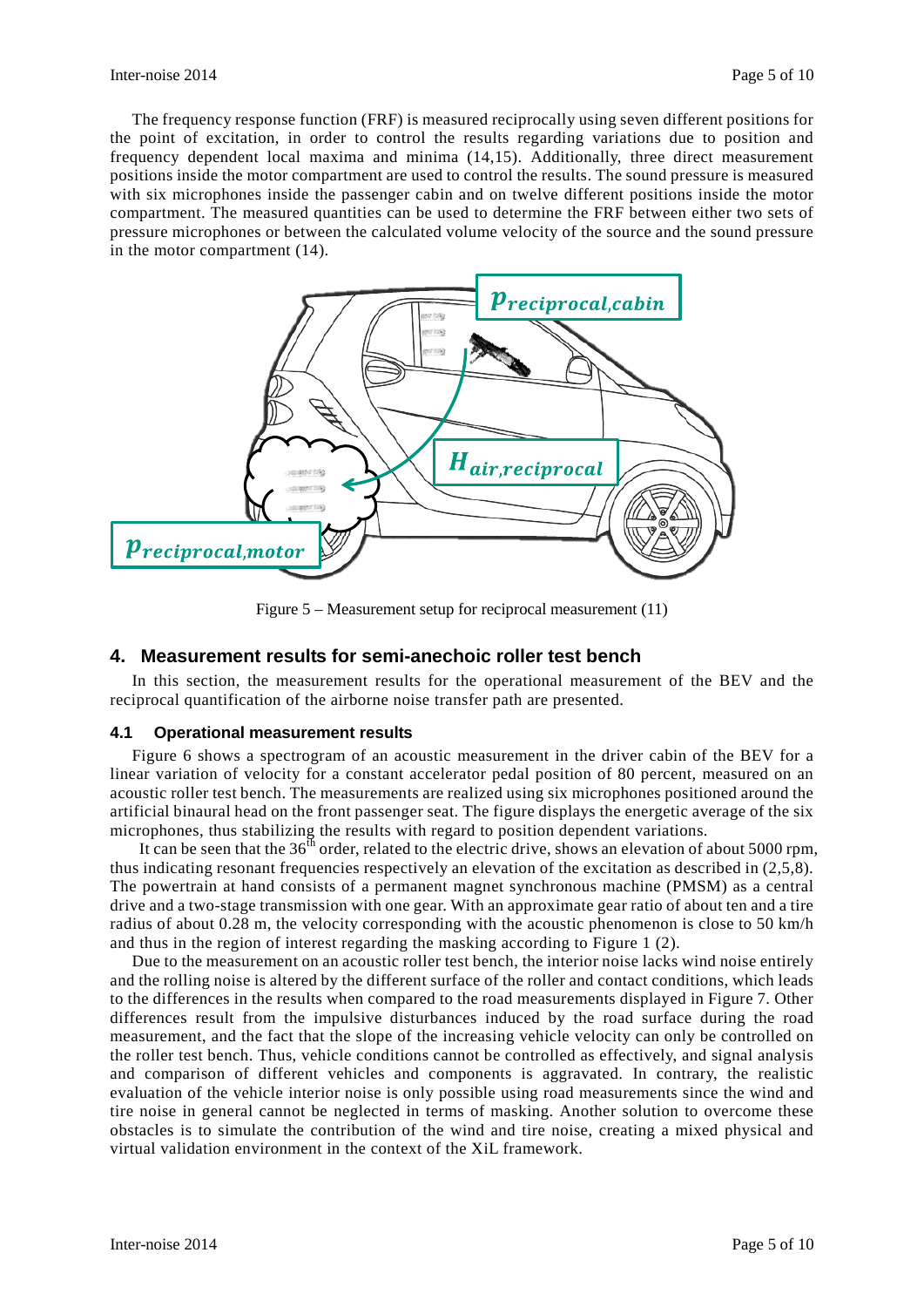

Figure 7 – Interior noise for 100 % accelerator pedal position measured on test site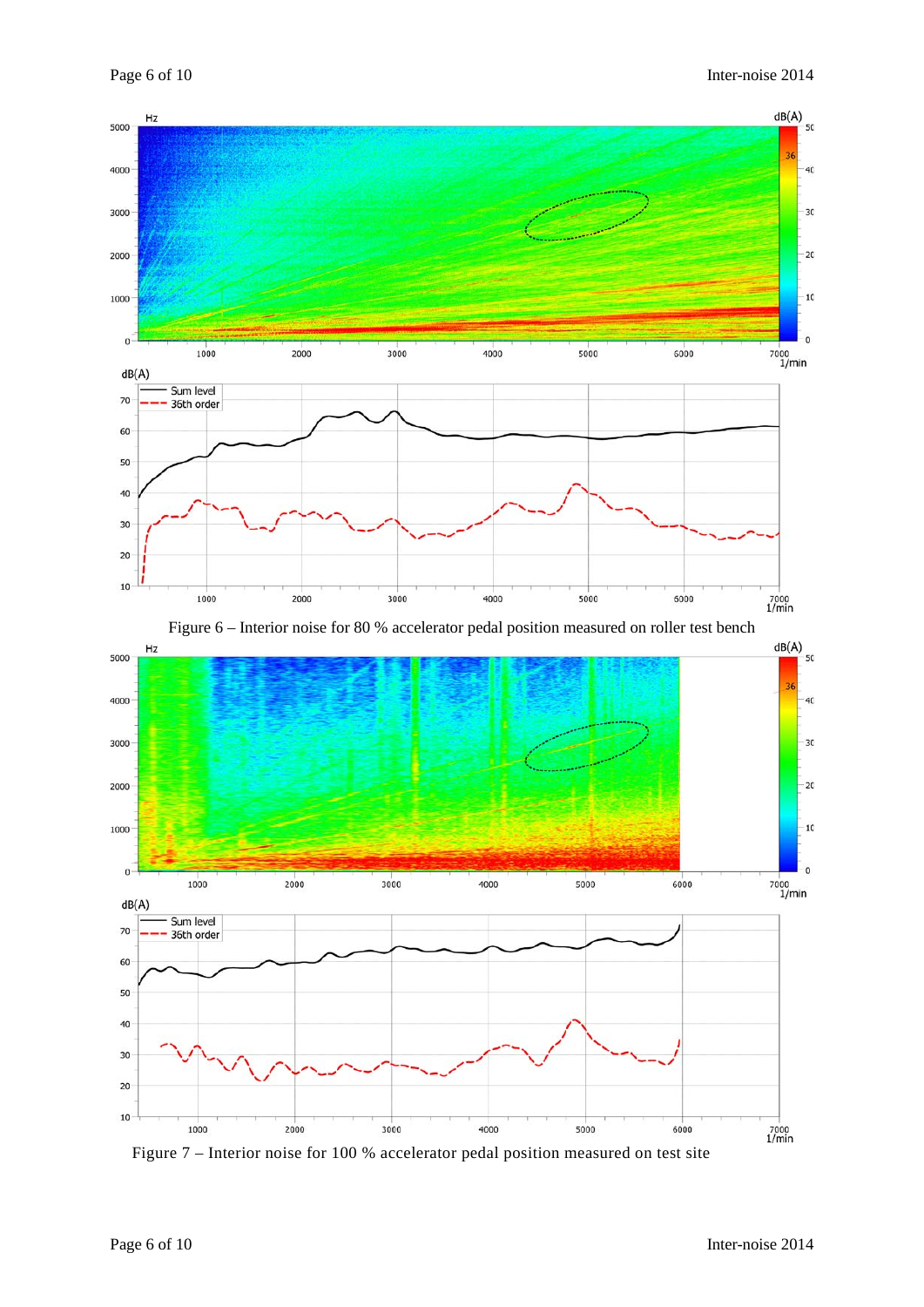In Figure 8, the torsional vibration for the measurements on the component, powertrain, and complete vehicle level are displayed. The torsional vibrations in the drivetrain of the acoustically relevant 36<sup>th</sup> order are measured with different methods. On each level of validation, the torsional vibrations on the backside of the electric drive are analyzed using the recorded resolver signals as described in (2). On the component level, these results are compared to measurements with an incremental disk with 360 increments on the front side of the electric drive (5). On the powertrain level, the torsional vibration in addition to the analysis of the resolver signals is measured using a rotational vibrometer on the input shaft and the intermediate shaft of a specially prepared gearbox as described in (8). The measurement of the torsional vibration on each level of validation shows consistent and comparable results across the levels and different measurement methods. It can be noted that each methods has its limits, like the decreasing signal-to-noise ratio of the incremental disk for higher rotational speeds (5), the difficulty in stabilizing the measurement with the rotational vibrometer (8), and the electric disturbances influencing the analysis of the resolver signals (2). Nevertheless, the torsional vibration can be used for a comparison of the acoustic quality on different levels since there is a good correlation of the  $36<sup>th</sup>$ order interior noise and the 36<sup>th</sup> order torsional vibration (2).



Figure 8 – Torsional vibration of the rotating system on component, powertrain, and vehicle level (2,5,8)

#### **4.2 Reciprocal measurement results**

In Figure 9, the analysis of the reciprocal measurement in the form of the FRFs of the sound pressure inside the driver cabin (measured at six different positions) and the sound pressure in the motor compartment (measured at twelve different positions) are displayed. The excitation is realized with the help of the source described in paragraph 3.2. Seven different positions corresponding with the microphone positions and the binaural head inside the driver cabin are used. The measurement time is five seconds for each different source position. When calculating the transfer functions the microphone next to the position of the sound source is not considered because they are too close.

As previously proposed, an excitation position dependent variance of the FRFs can be observed based on the curves in Figure 9 in the top diagram, and looking at the standard deviation displayed in Figure 9 in the bottom diagram.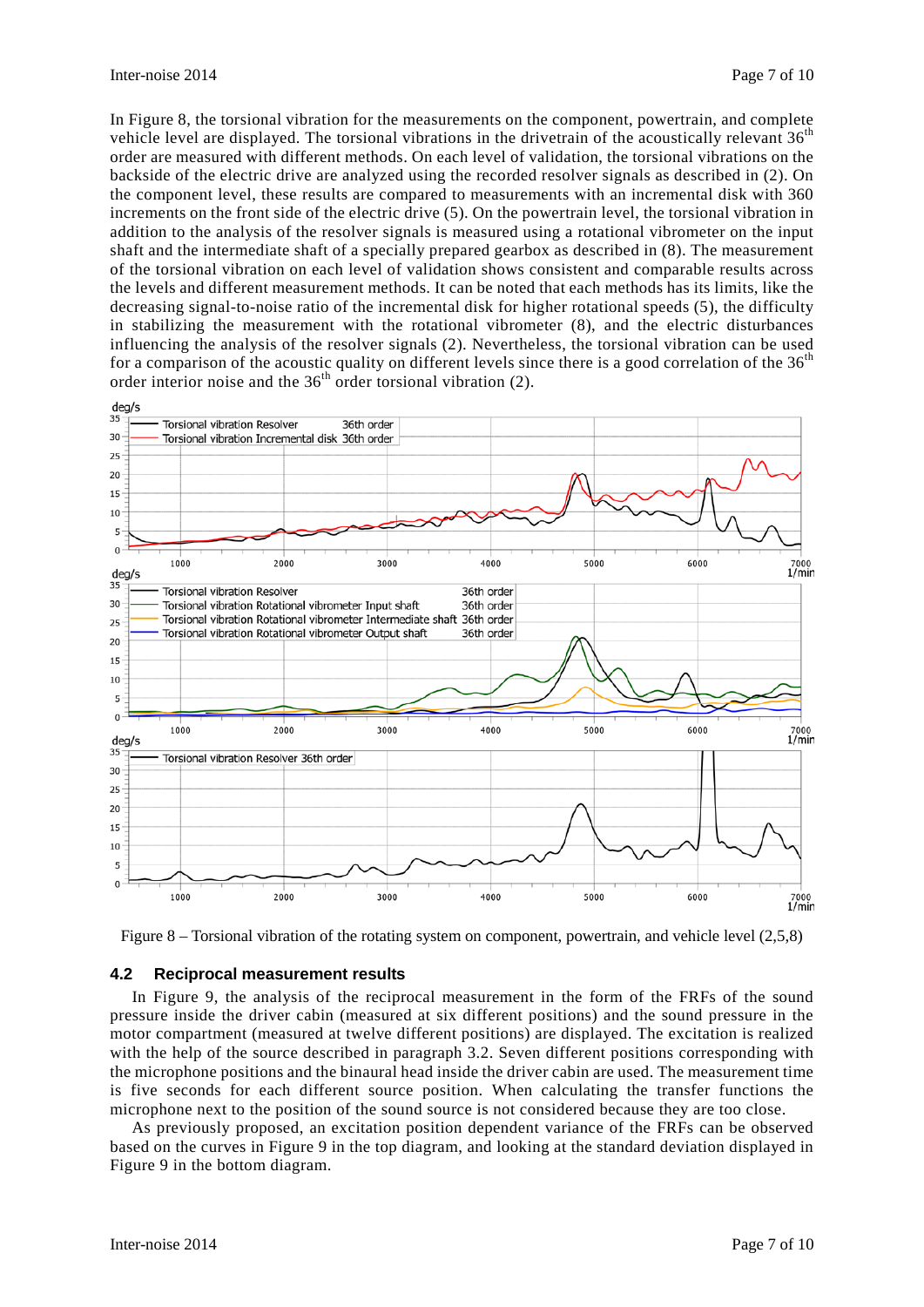For the overall evaluation and further utilization, the average of those transfer functions is calculated and displayed in Figure 9 at the bottom. The trend of the curve is – as expected – a flattening decrease over the frequency range that can generally be described using an estimation function of the form  $y=a+b*x+c*sqrt(x)$ , starting at about 200 Hz as depicted in Figure 9 in the bottom diagram.

The evaluation of the average transfer function and its standard deviation is influenced by the frequency resolution and the sample rate, the averaging over time and the different measurement positions and repetitions. Further influencing factors are the estimator of the transfer function and the either linear or quadratic averaging of the complex value or the magnitude of the pressure or transfer function (16–20).

In this example the auto power spectrums (magnitude of the FFT) are linearly averaged over the measurement time and the microphone positions in the driver cabin and the motor compartment for each reciprocal excitation position. Afterwards the transfer function is determined as the quotient of these real-valued functions. Those transfer functions - displayed in Figure 9 in the top diagram representing the different excitation positions are linearly averaged and the standard deviation is calculated. Those results are displayed in Figure 9 at the bottom.

The transfer function can, for example, be used to virtually transfer the  $36<sup>th</sup>$  order from the measurement of the powertrain in an anechoic chamber to the vehicle level and possibly auralize the results, thus enabling an early assessment of the powertrain and its components by either subjective or objectified ratings.



Figure 9 – Airborne noise transfer function from the motor compartment into the driver cabin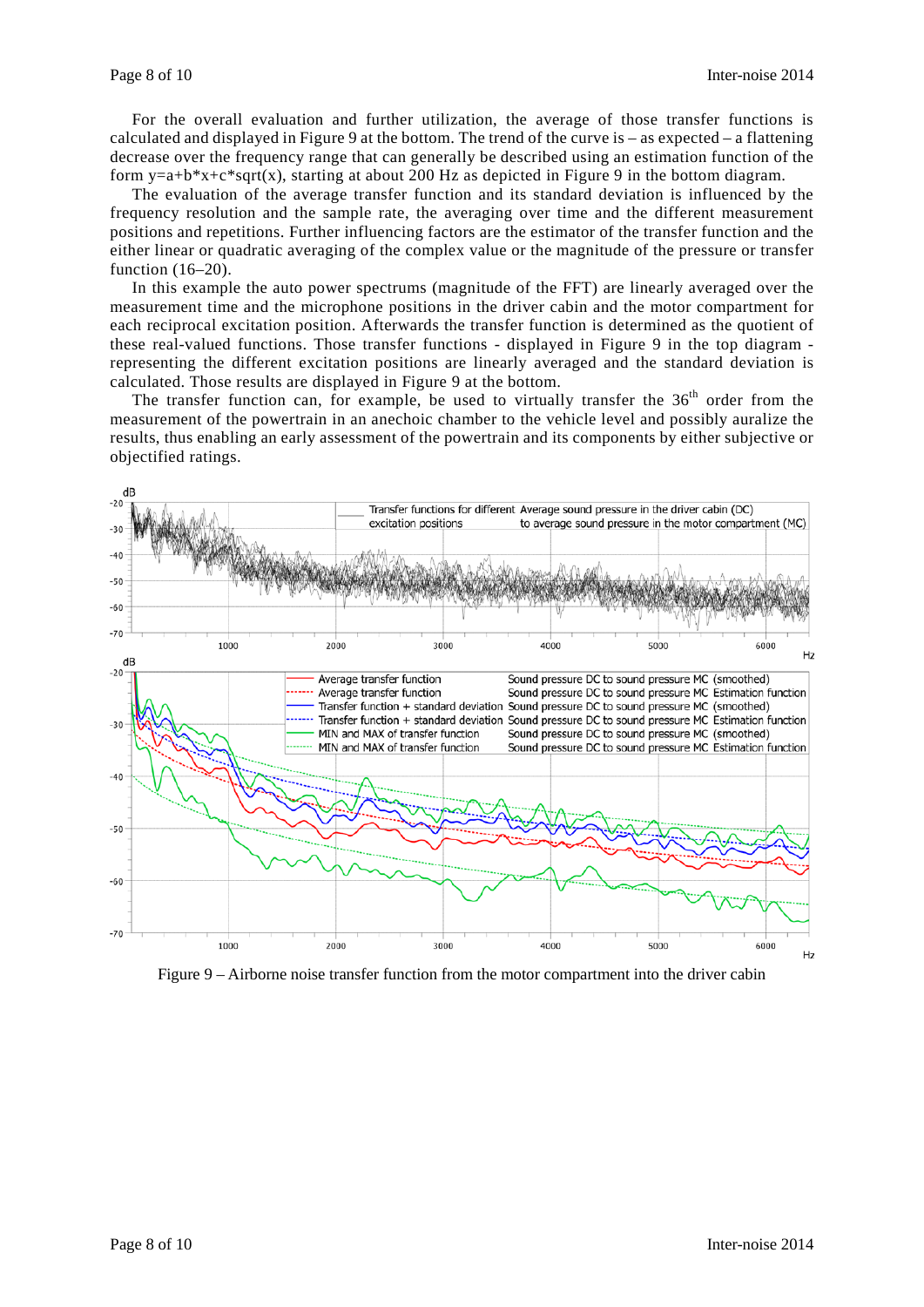## **5. CONCLUSIONS**

In this contribution, the motivation and goals for a holistic approach to the validation of the (battery electric) vehicle interior noise on the vehicle, powertrain, and component levels are presented with the example of the 36<sup>th</sup> order torsional excitation by the electric drive. The validation environment is developed in the context of the X-in-the-Loop framework regarding the systems driver and environment with respect to the relevant maneuvers and test cases.

The measurement setup for the validation of the complete vehicle on a semi-anechoic roller test is explained. The results are presented and compared with the analysis of the powertrain and component level in previous publications. The torsional vibration and various methods for its measurement are introduced as a comprehensive physical value with good coherence to the  $36<sup>th</sup>$  order interior noise in the focused battery electric vehicle.

Additionally, the measurement setup for the determination of the airborne noise transfer path from the motor compartment into the driver cabin is shown. The airborne noise transfer path - described by the transfer function of the sound pressure in the motor compartment with respect to the sound pressure in the driver cabin - shows position dependent variations. Multiple transfer functions are averaged and approximated by a simple mathematic function. Further investigations should focus on the systematic evaluation of the influences on estimating and averaging airborne noise transfer functions, as well as the position dependent variations.

Additional research will focus on the quantification of the volume source, calculating the volume velocity in order to determine the transfer path between the calculated volume velocity of the source and the sound pressure in the motor compartment.

## **ACKNOWLEDGEMENTS**

The measurements, which this contribution is based on, were performed within the Promotionskolleg edrive financed by the state Baden-Württemberg and the Daimler AG on a semi-anechoic roller test bench of the IPEK - Institute of Product Engineering at Karlsruhe Institute of Technology (KIT). The hardware was provided by the Daimler AG. Particular acknowledgments are given to Christina Schöll (Daimler AG) and all other persons who supported and contributed to the project, thus enabling the success of the measurements.

# **REFERENCES**

- 1. Küppers T, Mayer G, Lieske D. Noise characteristics of electric vehicles: causes and design options. Braunschweig; 2013.
- 2. Albers A, Fischer J, Lieske D. Measurement and Interpretation of the Transfer Path of an Acoustic Phenomenon in the Drivetrain of an Electric Vehicle. ATZ worldwide. 2014;116(3):48–55.
- 3. Albers A, Behrendt M, Fischer J, Hessenauer B. Methoden zur Ermittlung und frühzeitiger Berücksichtigung von NVH-Aspekten in der Produktentwicklung von modernen Antriebssystemen. Fahrzeugakustik - Aktuelle Entwicklungen in der NVH-Berechnung. Essen; 2013.
- 4. Lieske D. Akustik von Hybrid- und Elektro-Fahrzeugen. Technische Akademie Esslingen. Esslingen: Technische Akademie Esslingen; 2012.
- 5. Albers A, Behrendt M, Fischer J, Lieske D. Identification and definition of acoustic relevant limit values for electric vehicles. 14 Internationales Stuttgarter Symposium. Springer; 2014. p. 1339–54.
- 6. Albers A, Behrendt M, Ott S. Validation Central Activity to Ensure Individual Mobility. FISITA 2010. 2010.
- 7. Albers A, Düser T, Ott S. X-in-the-loop als integrierte Entwicklungsumgebung von komplexen Antriebsystemen. 8 Tagung Hardware-in-the-loop-Simulation. Haus der Technik; 2008.
- 8. Albers A, Fischer J, Behrendt M, Lieske D. Method for measuring and interpreting the transfer path of acoustic phenomena in the drivetrain of a battery electric vehicle. VDI-Beriche 2187. Friedrichshafen; 2013.
- 9. Albers A, Fischer J, Behrendt M, Schwarz A. Method for measuring and interpreting the surface velocities induced by torsional vibration in the drivetrain of a battery electric vehicle. INTER-NOISE and NOISE-CON Congress and Conference Proceedings. Institute of Noise Control Engineering; 2013. p. 374–83.
- 10. Meier C, Lieske D, Bikker S. NVH-Development of Electric Powertrains CAE-Methods and NVH-Criteria. Warrendale, PA: SAE International; 2014 Jun. Report No.: 2014-01-2072.